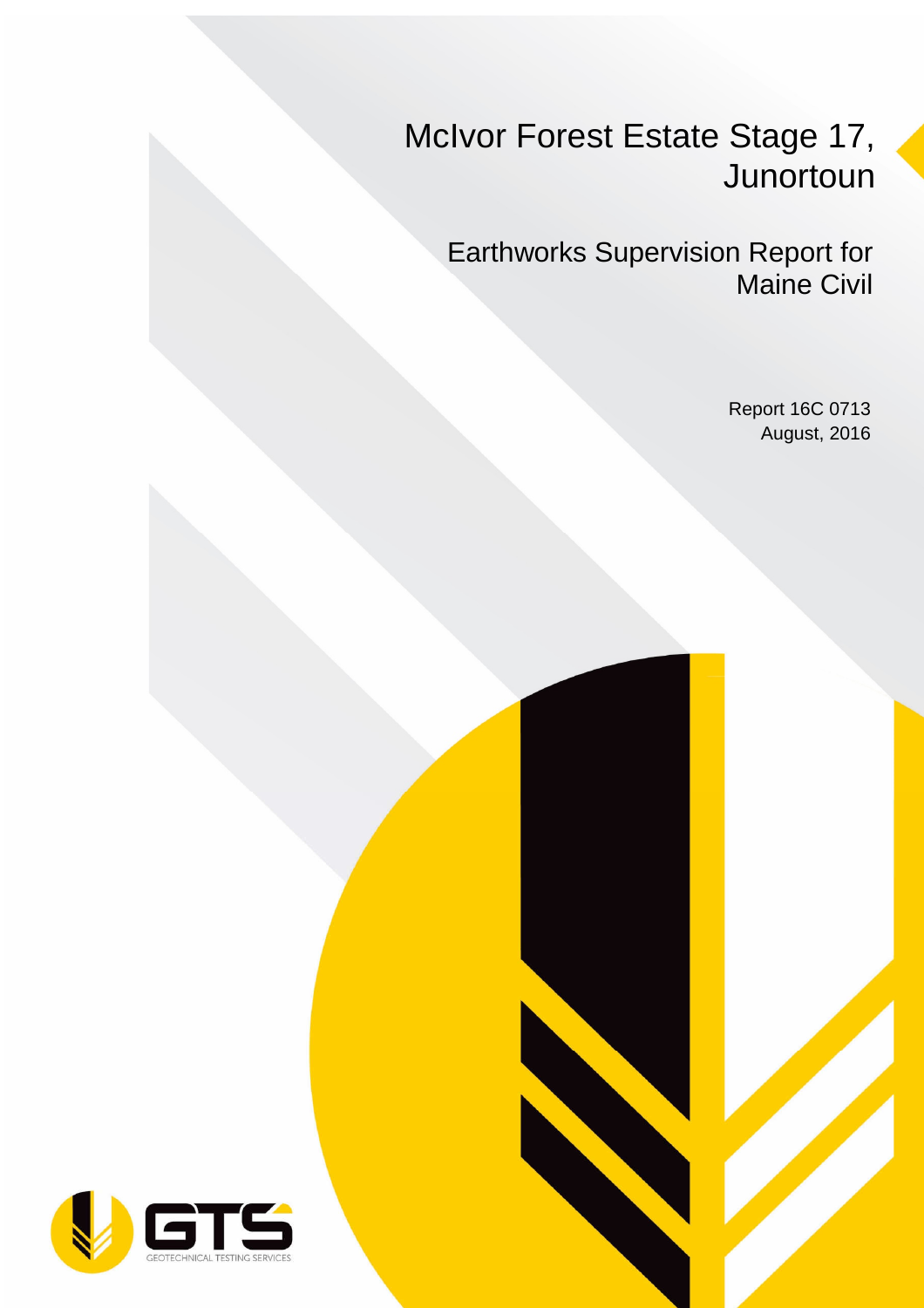

## McIvor Forest Estate Stage 17 **Junortoun**

## Earthworks Supervision Report

for Maine Civil

**Revision** 

| <b>Revision</b> | <b>Date</b> | <b>Authorised</b> |  |  |
|-----------------|-------------|-------------------|--|--|
| 16C 0713        | 31/8/16     | <b>SEH</b>        |  |  |
|                 |             |                   |  |  |

#### **Distribution (this revision only)**

| <b>Recipient</b>                              | Format                                | <b>Date</b> |  |  |
|-----------------------------------------------|---------------------------------------|-------------|--|--|
| <b>GTSS</b>                                   | On file                               | 31/8/16     |  |  |
| <b>Maine Civil</b><br>Contact: George Hodoras | Email PDF<br>george@mainecivil.com.au | 31/8/16     |  |  |

Sandhurst Geotech Pty Ltd, Trading as Geotechnical Testing Services - Southern. ABN: 18 169 924 109 ACN: 169 924 109

Email: info@geotestsouthern.com.au; Ph: 03 5441 4881; Fax: 03 5441 5089; Mail Address: PO Box 13, STRATHDALE, Vic, 3550 Offices: • La Trobe University Applied Science 2 Building 7 Sharon Street, Flora Hill, VIC 3550; • Shed 3, 140 Ogilvie Avenue, Echuca , VIC 3654,

• Geotechnical Investigations • Contract Drilling • Land Capability Assessments • Contamination Assessments • Compaction Control Testing • On-site Wastewater Management • Site Classifications • Residential and Industrial • Soil, Concrete and Aggregate Testing Laboratories • Site Laboratory • Construction Material Testing Services • www.geotestsouthern.com.au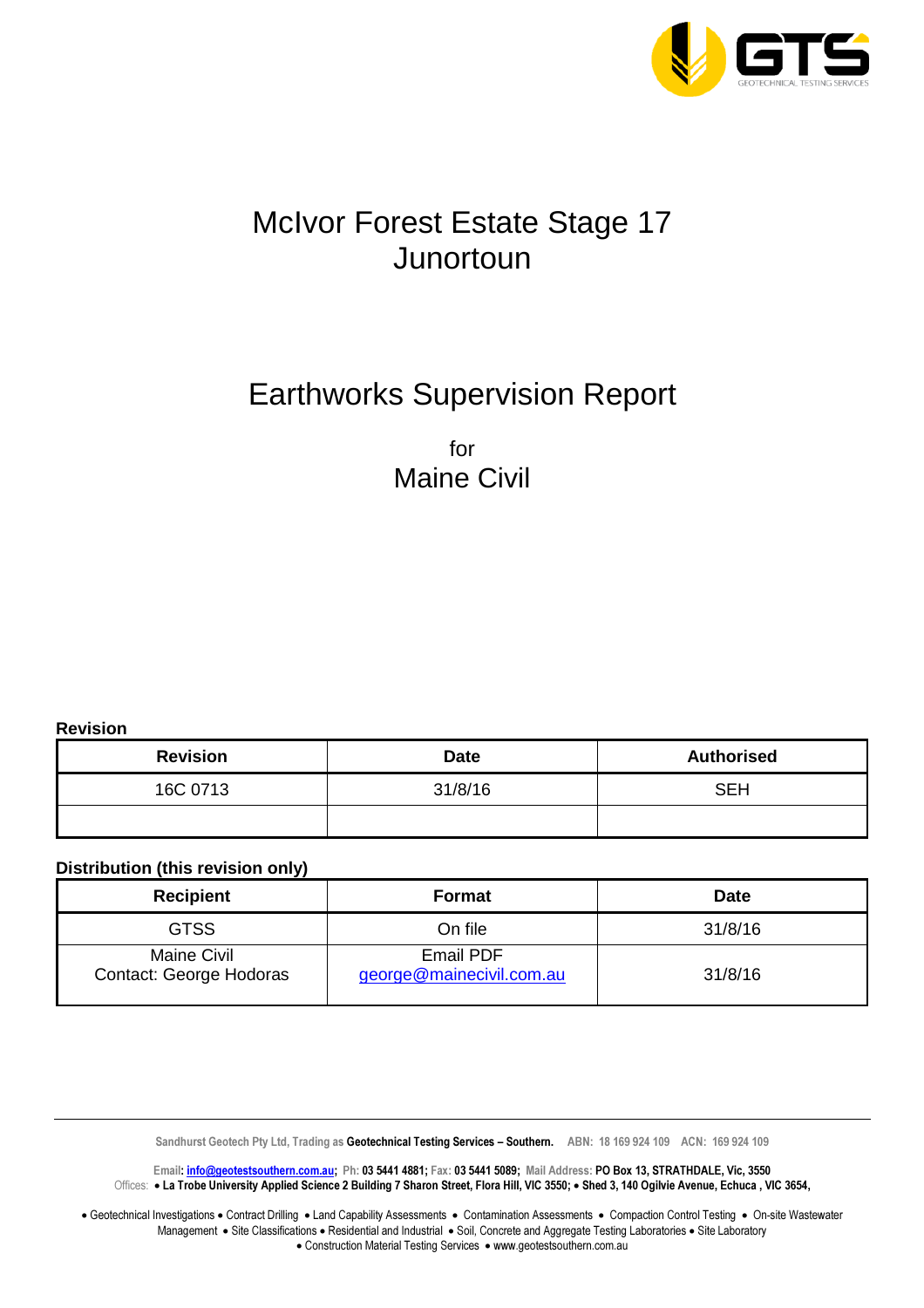## **TABLE OF CONTENTS**

### **APPENDIX**

**Site Plan Test Reports**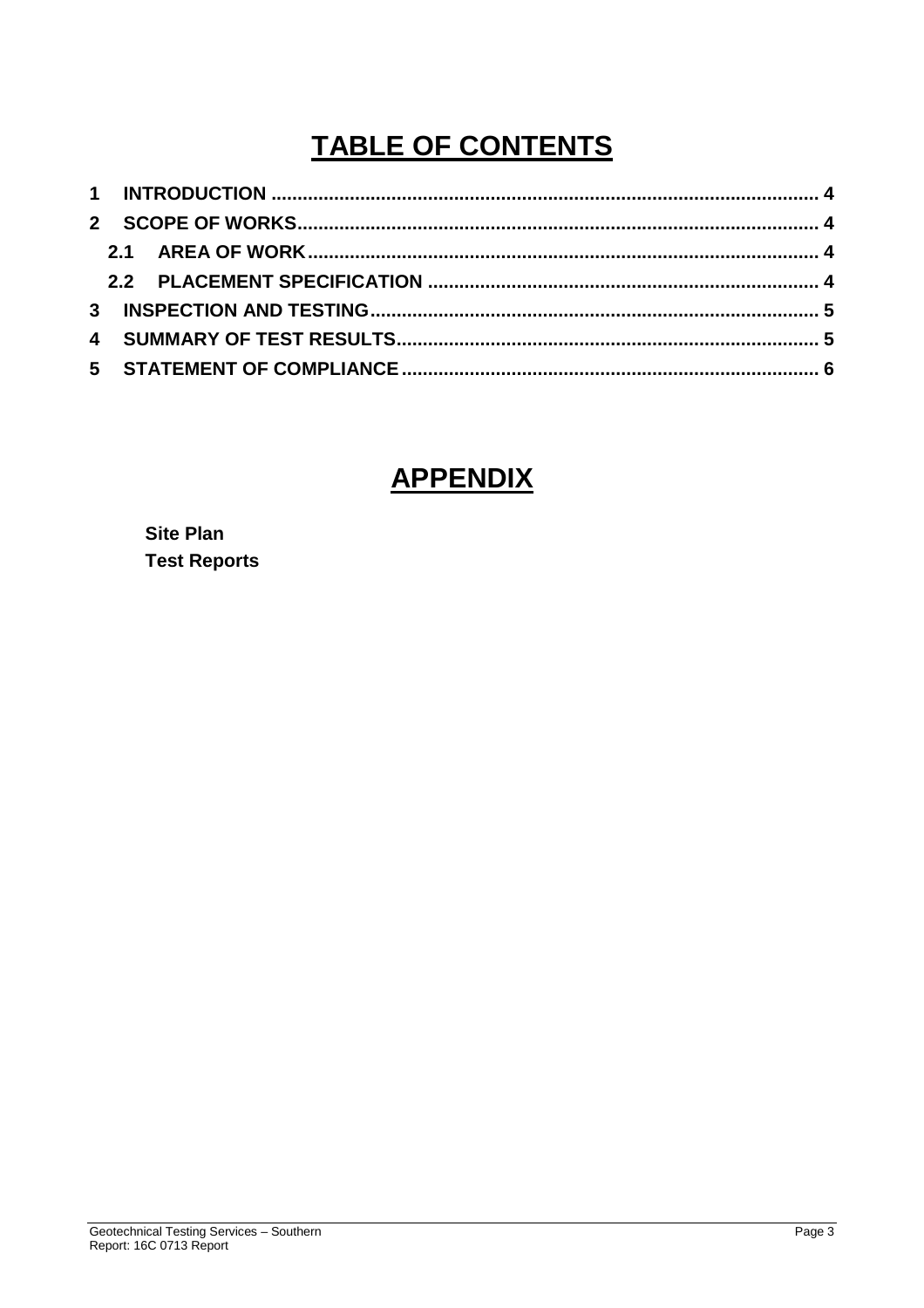#### **1 INTRODUCTION**

Maine Civil commissioned Geotechnical Testing Services (GTS) to undertake Level 1 Supervision and testing (AS3798-2007) for the earthworks at McIvor Forest Stage 17 residential subdivision on Aberdeen Drive, Junortoun.

Level 1 Testing was generally performed in line with AS3798-2007 "Guidelines on Earthworks for Commercial and Residential Development" and provides inspection of the construction of controlled fill and compaction testing in accordance with AS1289 "Methods of Testing Soils for Engineering Purposes". The Level 1 testing was undertaken by Geotechnicians with supervision provided by a Geotechnical Engineer from GTS.

#### **2 SCOPE OF WORKS**

#### **2.1 AREA OF WORK**

Geotechnical Testing Services provided Level 1 inspection and testing of the engineered fill placed throughout Lots 1 to 4 and 34 to 40.

The depth of fill across the site varied from none to around 1 metre with the approximate fill depth shown on the attached site plan. It is noted that the sites with less than 300mm of fill were not included in the inspection and testing.

#### **2.2 PLACEMENT SPECIFICATION**

Whilst there was no earthworks specification compiled for this project, the placement of the fill and associated works generally followed the recommendations outlined in AS3798-2007 "Guidelines for Earthworks for Commercial and Residential Developments" and the construction specification.

In summary, the earthworks comply with the following:

• The layers for residential lots are to be compacted to at least 95% of the density ratio in accordance with AS1289 5.1.1 (or 5.7.1), based on Standard compaction.

In accordance with Table 8.1 of AS3798-2007, the site would be considered large scale (greater than 1500 $m<sup>2</sup>$ ) and therefore a minimum of 3 test per visit is required.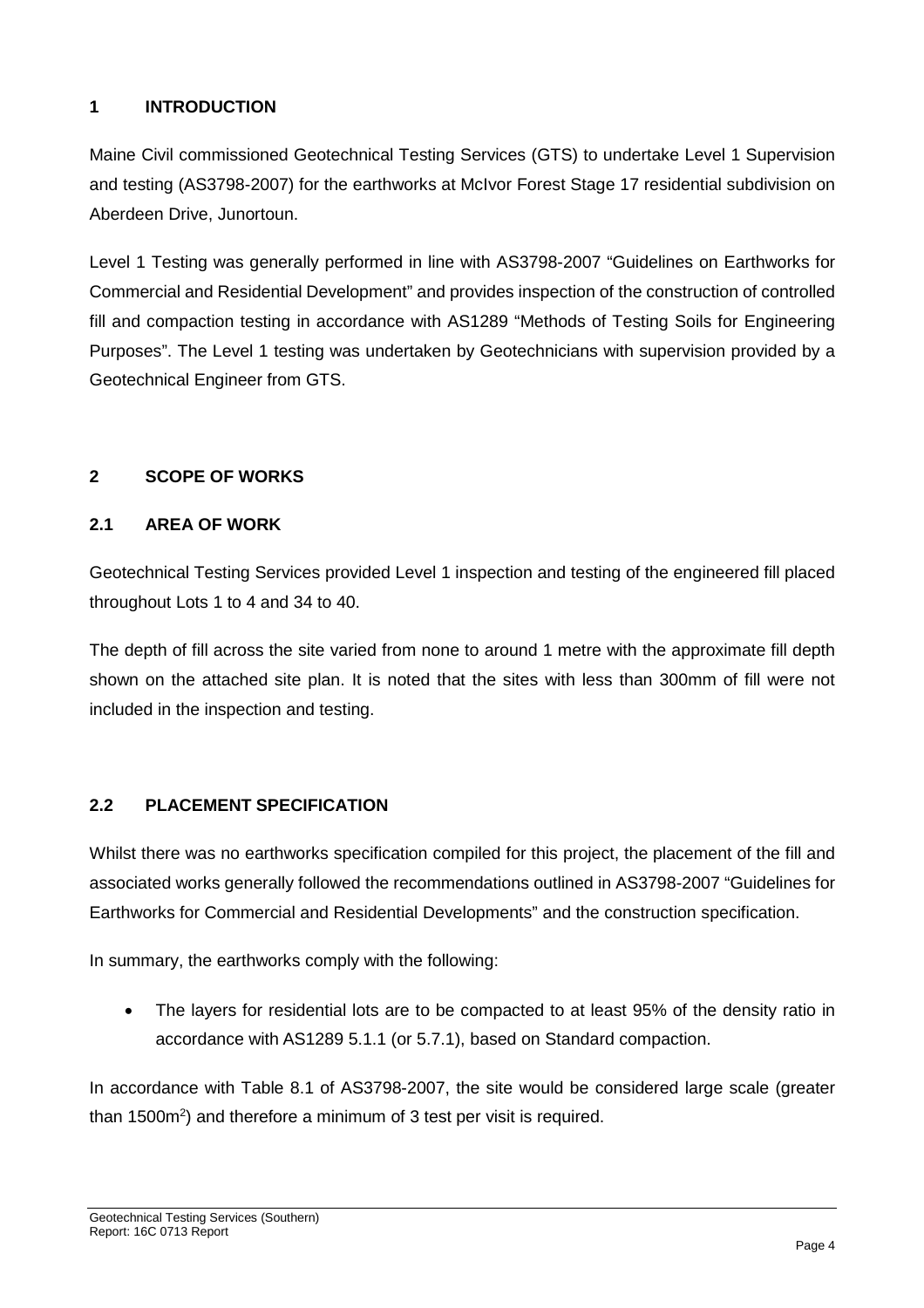#### **3 INSPECTION AND TESTING**

Inspection of the excavated bases were conducted by a Senior Geotechnical Engineer and it was observed that the unsuitable material (vegetation, top soil/silt) had been removed with the base consisting of a Silty Clay material of good strength.

Level 1 inspection and testing was undertaken by a geotechnician from GTS who nominated the timing and location of the in-situ density tests. The approximate location of each test is recorded on the test reports and attached fill plan.

Laboratory compaction testing was undertaken on a one to one basis at our Bendigo laboratory. A summary of the results of the compaction control testing is presented in a table below with the full NATA endorsed test reports included in the Appendix.

#### **4 SUMMARY OF TEST RESULTS**

A summary of the test results is included in the following table with full NATA accredited reports included in the Appendix.

| Project No.    | Report No. | Test Date. | Location. | Reduced<br>Level<br>(mm) | Moisture<br>Variation<br>%0.M.C | <b>Hilf</b><br>Density<br>Ratio % |
|----------------|------------|------------|-----------|--------------------------|---------------------------------|-----------------------------------|
| 1              | 15B 1589A  | 30/9/15    | Lot $38$  | 700                      | 0.0                             | 99.0                              |
| $\overline{2}$ | 15B 1589B  | 30/9/15    | Lot $37$  | 700                      | $0.5$ dry                       | 97.5                              |
| 3              | 15B 1589C  | 30/9/15    | Lot $36$  | 700                      | $1.0$ dry                       | 98.5                              |
| 4              | 15B 1612A  | 6/10/15    | Lot 1     | <b>FSL</b>               | $0.5$ dry                       | 104.0                             |
| 5              | 15B 1612B  | 6/10/15    | Lot $2/3$ | <b>FSL</b>               | 0.0                             | 104.5                             |
| 6              | 16B 0061A  | 20/1/16    | Lot 36    | 300                      | $2.5$ dry                       | 97.5                              |
| $\overline{7}$ | 16B 0061B  | 20/1/16    | Lot 37    | 300                      | $2.0$ dry                       | 100.0                             |
| 8              | 16B 0061C  | 20/1/16    | Lot 38    | 300                      | 0.0                             | 100.0                             |
| 9              | 16B 0061D  | 20/1/16    | Lot $40$  | 300                      | $4.0$ dry                       | 102.5                             |
| 10             | 16B 0080A  | 22/1/16    | Lot $35$  | <b>FSL</b>               | 3.0 <sub>dry</sub>              | 100.0                             |
| 11             | 16B 0080B  | 22/1/16    | Lot $37$  | <b>FSL</b>               | 0.0                             | 101.0                             |
| 12             | 16B 0080C  | 22/1/16    | Lot $38$  | <b>FSL</b>               | $2.0$ dry                       | 102.5                             |
| 13             | 16B 0080D  | 22/1/16    | Lot $40$  | <b>FSL</b>               | $2.5$ dry                       | 98.5                              |

It is noted that due to the area of the fill placed, that compaction control tests are not required on every lot. As such, whilst no direct tests were conducted on Lots 4,34 and 39, the fill is still considered to be controlled on these sites.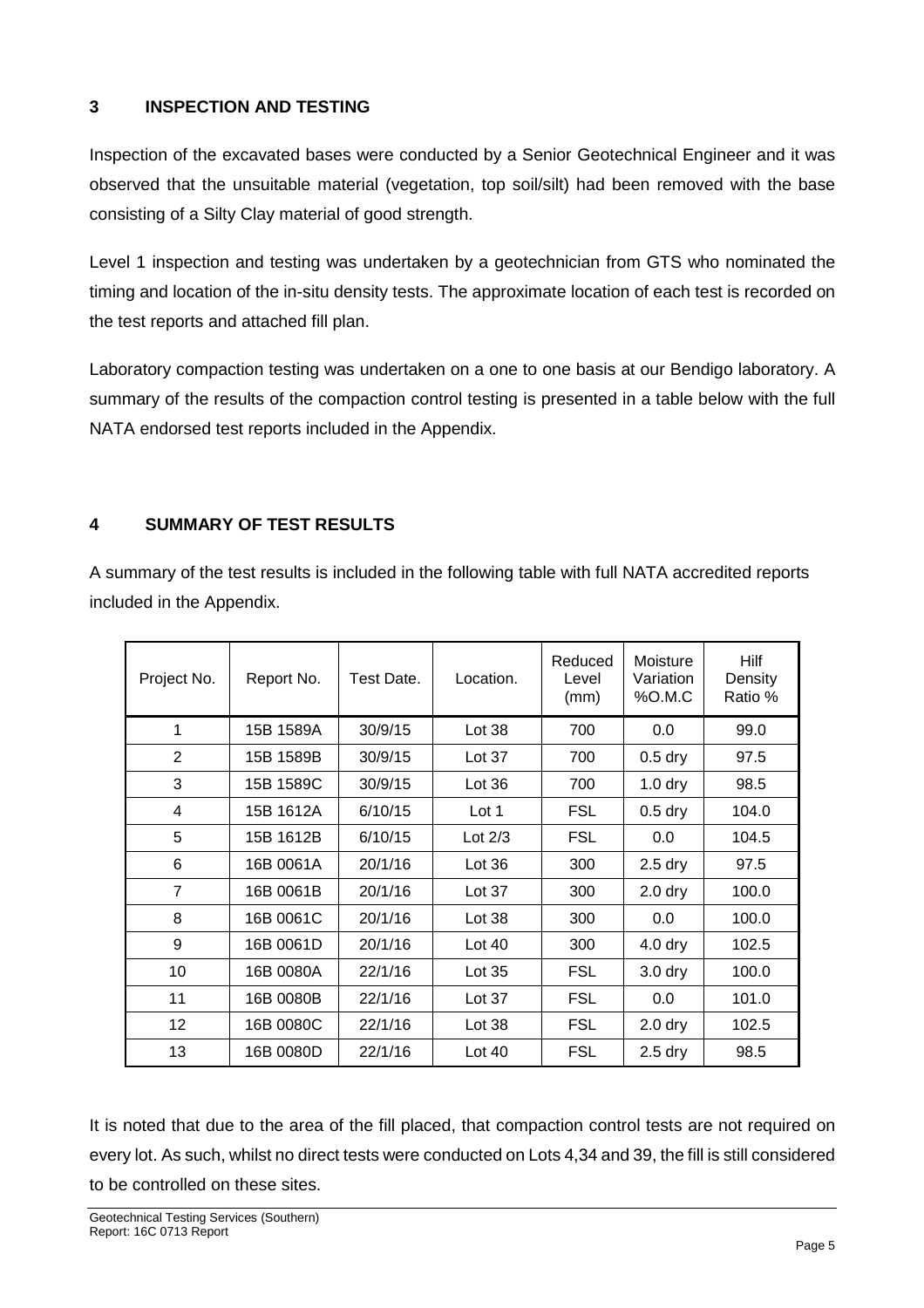#### **5 STATEMENT OF COMPLIANCE**

GTS personnel have provided Level 1 inspection and testing services during the placement of material for the filling of across Lots 1 to 4 and 34 to 40. The placement of fill and construction techniques adopted was observed throughout the project.

Based on observations made by GTS personnel and the results of field and laboratory tests, we consider that the fill has been placed and compacted and is considered to be engineered or controlled fill. Therefore, subject to residential site classifications, the controlled fill material is deemed a suitable founding medium for future residential buildings. It is noted that top soil material may be spread across the sites following completion of these earthworks and that this top soil material is not considered controlled fill.

Heington

**Shane Hampton** (BE (Hons)) **Senior Geotechnical Engineer** 

Telephone: (03) 5441 4881 Email: shaneh@geotestsouthern.com.au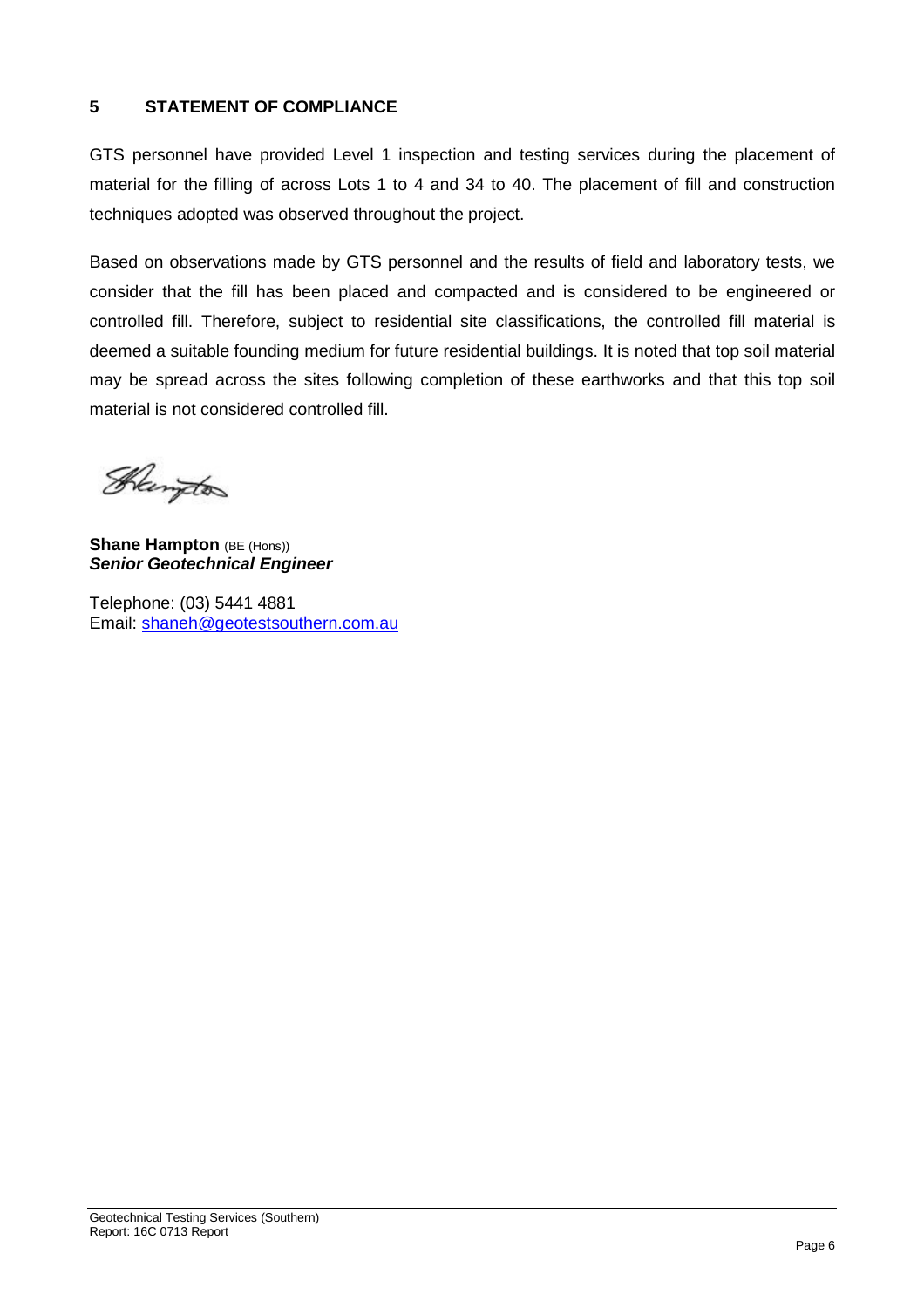# APPENDIX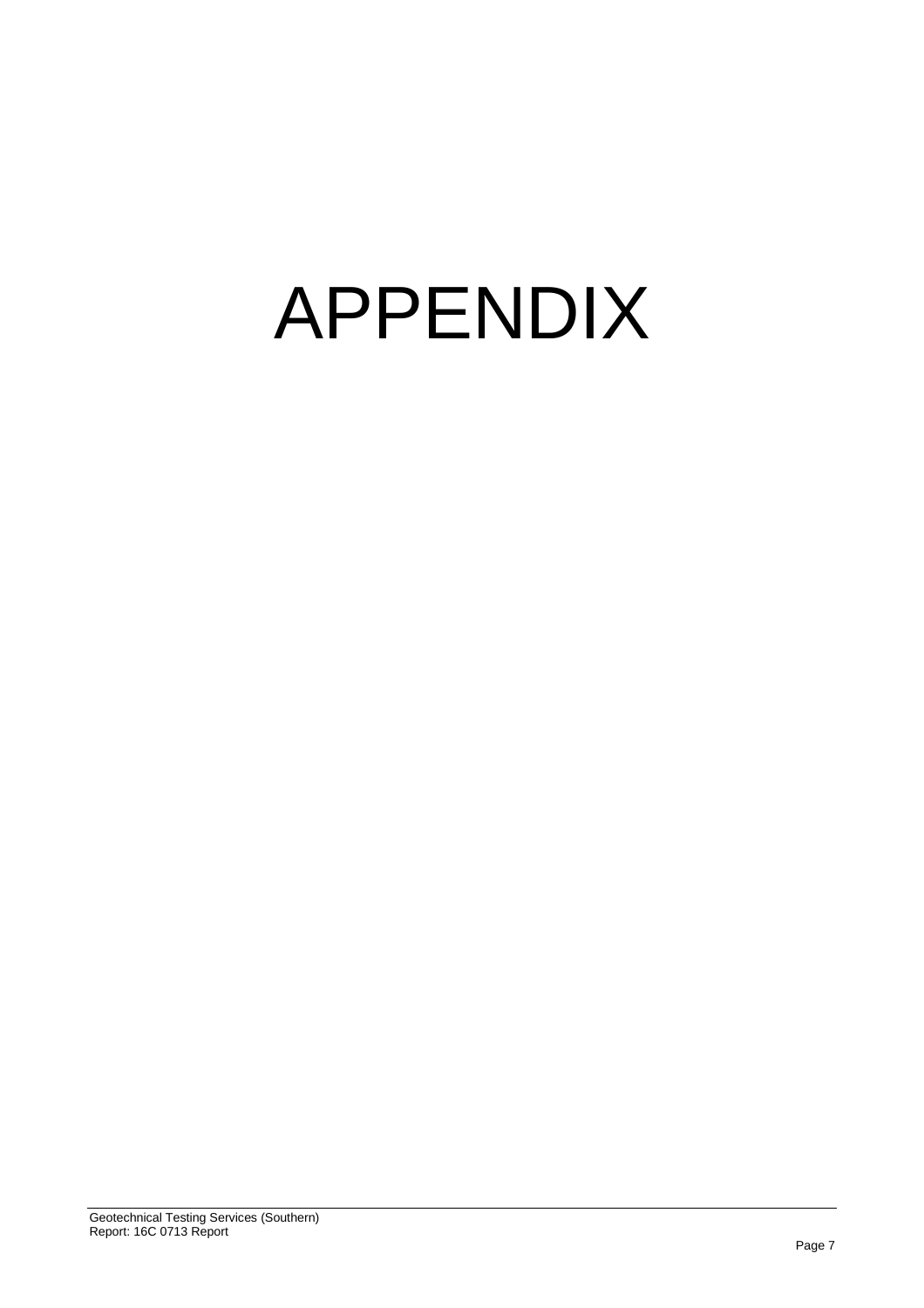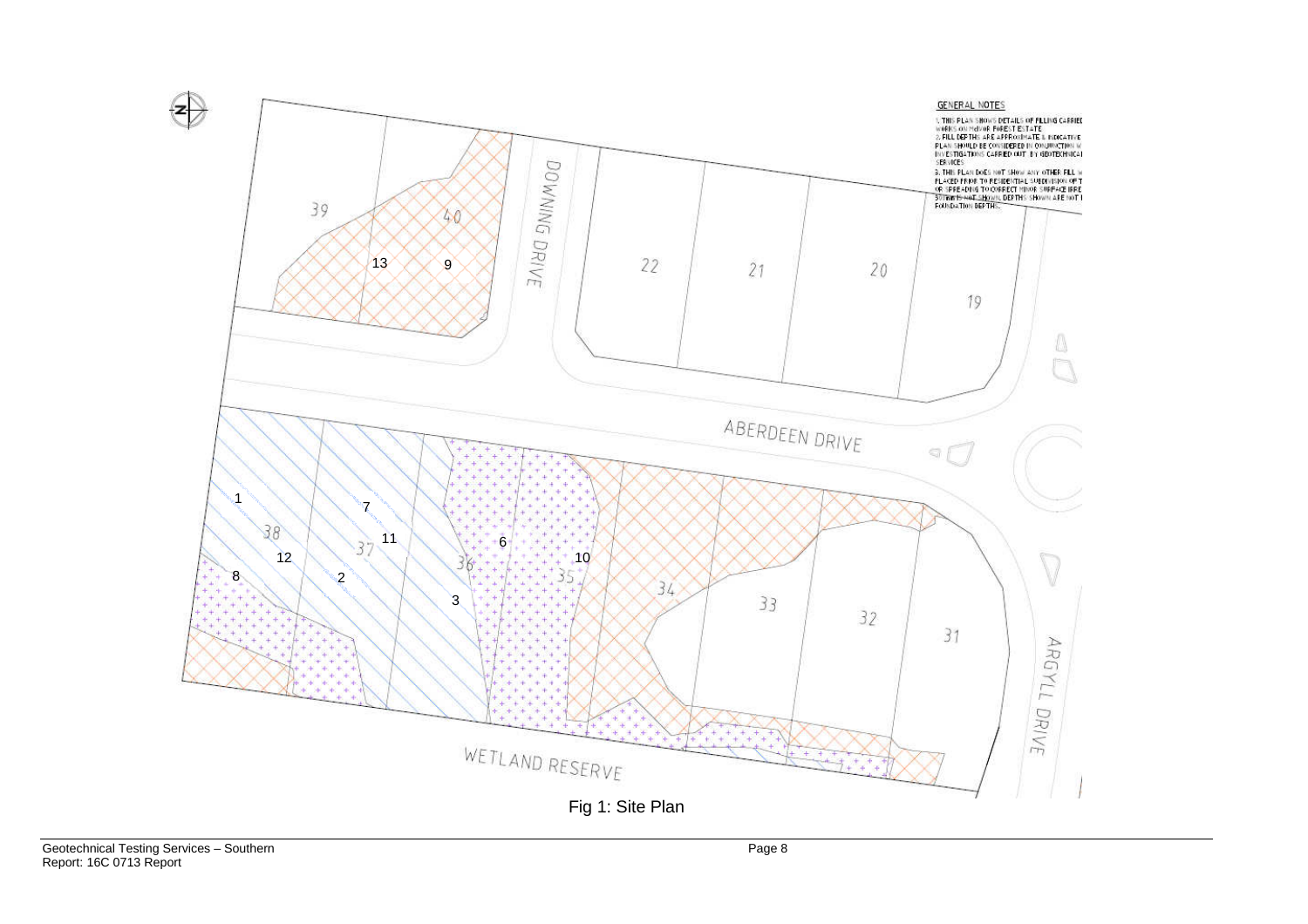

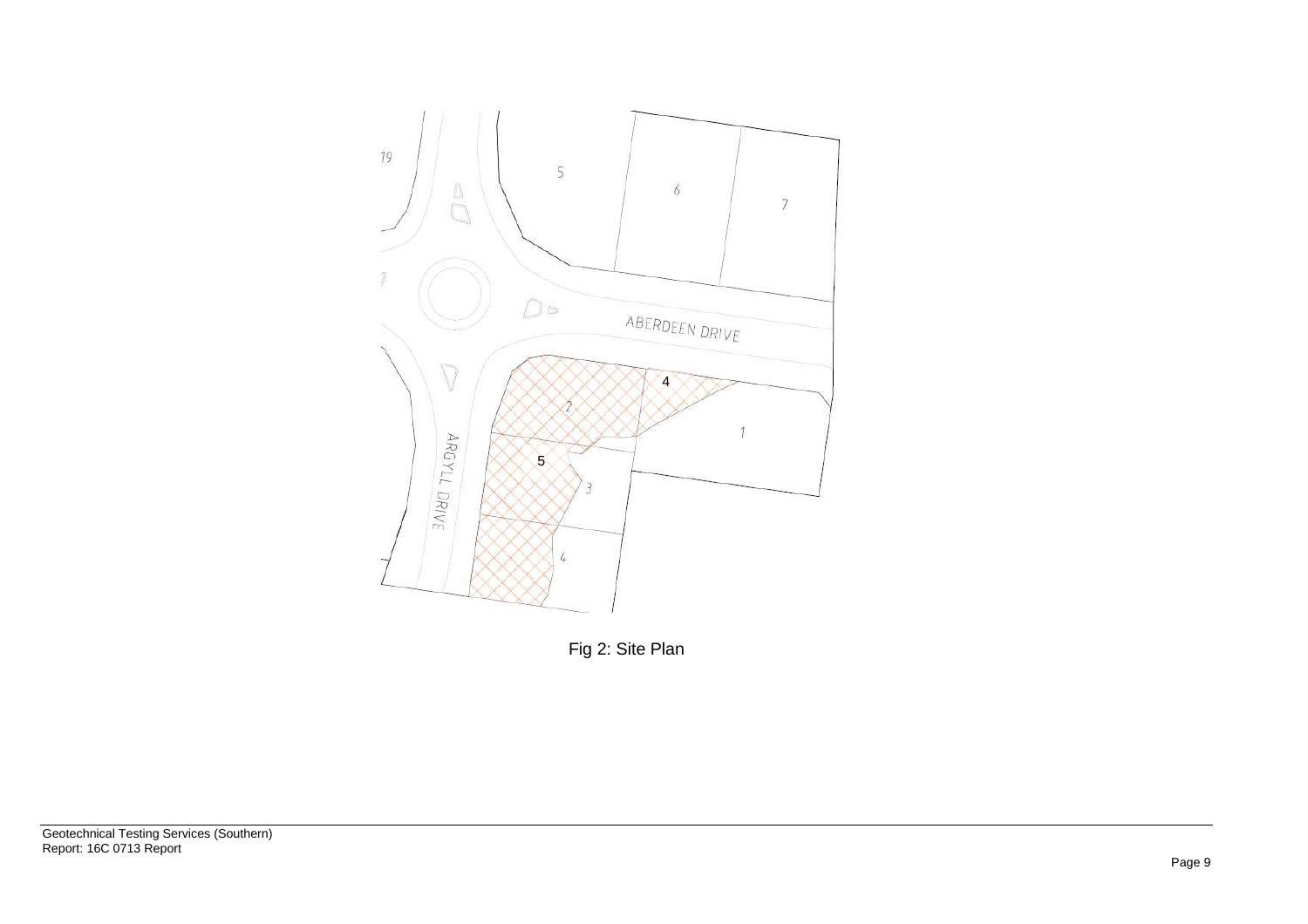

| Client:<br>Mainecivil                                                                                                                                     |                                                                                                                                                                                                                                                                                                       |          |                        |                                          | Report N°:                                             |                                                                                | 15B1589                                                                    |  |  |
|-----------------------------------------------------------------------------------------------------------------------------------------------------------|-------------------------------------------------------------------------------------------------------------------------------------------------------------------------------------------------------------------------------------------------------------------------------------------------------|----------|------------------------|------------------------------------------|--------------------------------------------------------|--------------------------------------------------------------------------------|----------------------------------------------------------------------------|--|--|
|                                                                                                                                                           | 9 Merrifield Street                                                                                                                                                                                                                                                                                   |          |                        |                                          | Revision Nº:                                           |                                                                                | REV <sub>0</sub>                                                           |  |  |
|                                                                                                                                                           | CASTLEMAINE                                                                                                                                                                                                                                                                                           |          |                        |                                          | Sheet:                                                 |                                                                                | $1$ of $2$                                                                 |  |  |
|                                                                                                                                                           | VICTORIA 3450                                                                                                                                                                                                                                                                                         |          |                        |                                          | Date of Report:                                        |                                                                                | 1/10/2015                                                                  |  |  |
| Project:                                                                                                                                                  |                                                                                                                                                                                                                                                                                                       |          |                        |                                          |                                                        | McIvor Forrest Estate Junortoun                                                |                                                                            |  |  |
|                                                                                                                                                           |                                                                                                                                                                                                                                                                                                       |          |                        |                                          |                                                        |                                                                                |                                                                            |  |  |
| Location:                                                                                                                                                 |                                                                                                                                                                                                                                                                                                       |          |                        |                                          | <b>House Blocks</b>                                    |                                                                                |                                                                            |  |  |
| Test Request No / Lot No:                                                                                                                                 |                                                                                                                                                                                                                                                                                                       |          |                        |                                          | $\star$                                                |                                                                                |                                                                            |  |  |
| Layer Thickness: (mm)                                                                                                                                     |                                                                                                                                                                                                                                                                                                       |          |                        |                                          | 300mm                                                  |                                                                                |                                                                            |  |  |
| Depth Below FSL/CSL:                                                                                                                                      |                                                                                                                                                                                                                                                                                                       |          |                        |                                          | Layer 1                                                |                                                                                |                                                                            |  |  |
| Compaction Type:                                                                                                                                          |                                                                                                                                                                                                                                                                                                       |          |                        |                                          | Standard                                               |                                                                                |                                                                            |  |  |
| Date Sampled:                                                                                                                                             |                                                                                                                                                                                                                                                                                                       |          |                        |                                          | 30/09/2015                                             |                                                                                |                                                                            |  |  |
| Sampling Method:                                                                                                                                          |                                                                                                                                                                                                                                                                                                       |          | AS1289.1.2.1 part 6.4b |                                          |                                                        |                                                                                |                                                                            |  |  |
| <b>Material Description:</b>                                                                                                                              | 15B1589                                                                                                                                                                                                                                                                                               | /A       |                        |                                          | <b>Brown Silty Clay</b>                                |                                                                                |                                                                            |  |  |
|                                                                                                                                                           | 15B1589                                                                                                                                                                                                                                                                                               | /B       |                        |                                          | <b>Brown Silty Clay</b>                                |                                                                                |                                                                            |  |  |
|                                                                                                                                                           | 15B1589                                                                                                                                                                                                                                                                                               | /C       |                        |                                          | <b>Brown Silty Clay</b>                                |                                                                                |                                                                            |  |  |
| <b>Material Stabilised:</b>                                                                                                                               |                                                                                                                                                                                                                                                                                                       | No       |                        | If Stabilised Time from                  |                                                        |                                                                                | *                                                                          |  |  |
|                                                                                                                                                           |                                                                                                                                                                                                                                                                                                       |          |                        | Stabilisation to Lab Test:               |                                                        |                                                                                |                                                                            |  |  |
| Test Number:                                                                                                                                              | 15B1589A                                                                                                                                                                                                                                                                                              | 15B1589B |                        | 15B1589C                                 |                                                        |                                                                                |                                                                            |  |  |
| Hilf Density Ratio (%):                                                                                                                                   | 99.0                                                                                                                                                                                                                                                                                                  | 97.5     |                        | 98.5                                     | $\star$                                                | $\star$                                                                        | *                                                                          |  |  |
| As Per:<br>AS1289                                                                                                                                         | 5.7.1<br>5.8.1                                                                                                                                                                                                                                                                                        |          |                        |                                          |                                                        |                                                                                |                                                                            |  |  |
|                                                                                                                                                           |                                                                                                                                                                                                                                                                                                       |          |                        |                                          |                                                        |                                                                                |                                                                            |  |  |
| Approved Signatory:                                                                                                                                       |                                                                                                                                                                                                                                                                                                       |          | BMSA                   |                                          |                                                        |                                                                                |                                                                            |  |  |
|                                                                                                                                                           |                                                                                                                                                                                                                                                                                                       |          | <b>B.P.Mott</b>        |                                          |                                                        |                                                                                |                                                                            |  |  |
|                                                                                                                                                           |                                                                                                                                                                                                                                                                                                       |          |                        |                                          |                                                        | The results of the tests included in this document are traceable to Australian |                                                                            |  |  |
|                                                                                                                                                           |                                                                                                                                                                                                                                                                                                       |          |                        |                                          | This document shall not be reproduced, except in full. | /National Standards. Accredited for compliance with ISO/IEC 17025.             |                                                                            |  |  |
| Bendigo: Corporate Site #835<br>La Trobe University Campus, Edwards Rd, Bendigo, 3550<br>PO Box 13, Strathdale, 3550 Ph(03) 5441 4881, Fax (03) 5441 5089 |                                                                                                                                                                                                                                                                                                       |          |                        |                                          |                                                        |                                                                                | WORLD RECOGNISED<br>ACCREDITATION<br>Laboratory accreditation number 19506 |  |  |
| Offices: Bendigo, Echuca                                                                                                                                  | Web: www.geotestsouthern.com.au                                                                                                                                                                                                                                                                       |          |                        | Email: info@geotestsouthern.com.au       |                                                        | ABN: 18 169 924 109                                                            | ACN: 169 924 109                                                           |  |  |
|                                                                                                                                                           | . Geotechnical Investigations . Contract Drilling . Land Capability Assessments . Contamination Assessments . Compaction Control Testing . On-site<br>Wastewater Management · Site Classifications · Residential and Industrial · Soil, Concrete and Aggregate Testing Laboratories · Site Laboratory |          |                        | • Construction Material Testing Services |                                                        |                                                                                |                                                                            |  |  |

Print Date: 1/10/2015. The controlled version of this document is on the Sandhurst Geotech P/L computer. This document is only controlled for the date shown on the bottom of the page.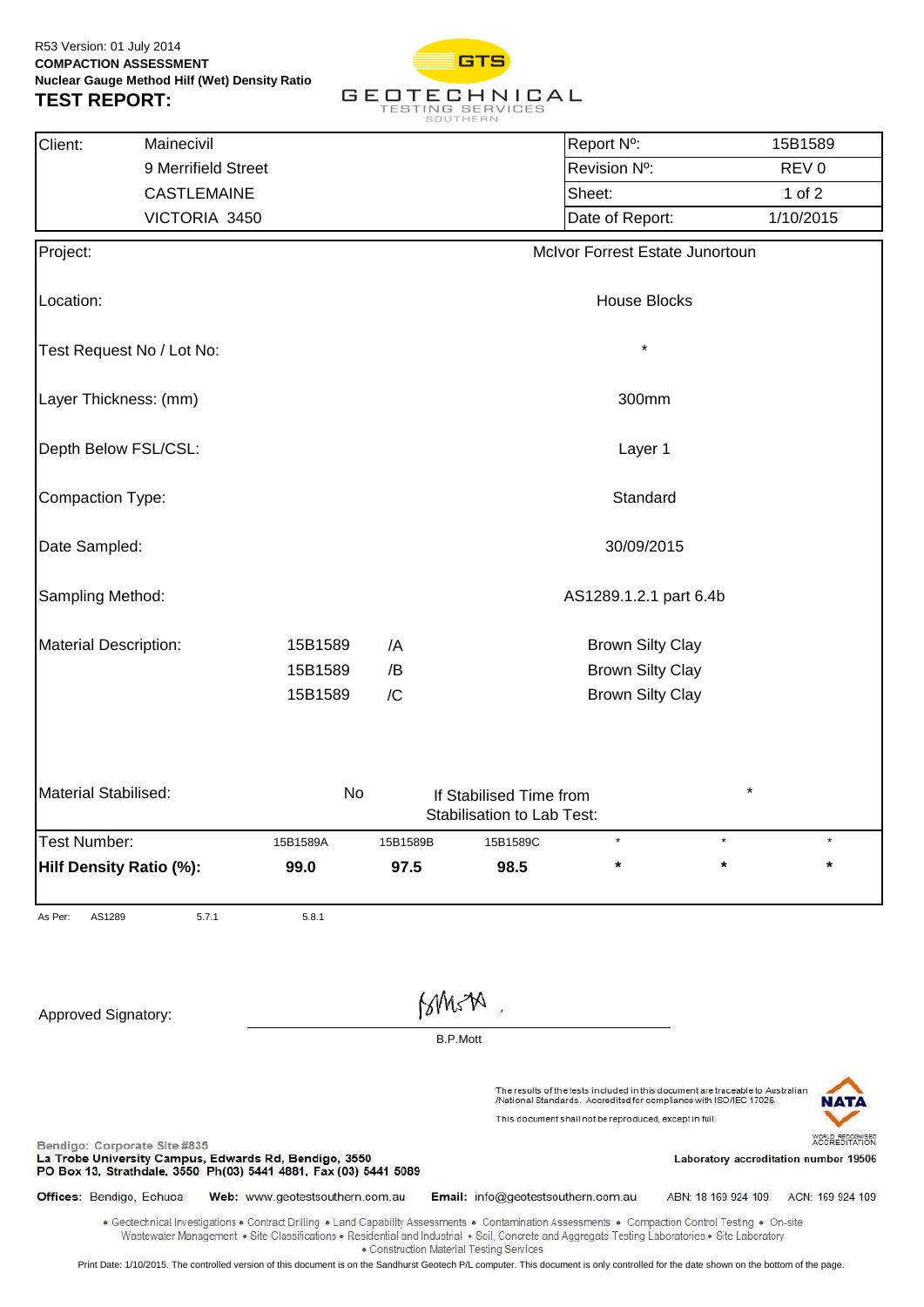

| Client:                                       | Mainecivil              |                     |              |              |              | Report N <sup>o</sup> : |         | 15B1589          |
|-----------------------------------------------|-------------------------|---------------------|--------------|--------------|--------------|-------------------------|---------|------------------|
|                                               |                         | 9 Merrifield Street |              |              |              | Revision Nº:            |         | REV <sub>0</sub> |
|                                               |                         | <b>CASTLEMAINE</b>  |              |              |              | Sheet:                  |         | 2 of 2           |
|                                               |                         | VICTORIA 3450       |              |              |              | Date of Report:         |         | 1/10/2015        |
| Test Number:                                  |                         |                     | 15B1589A     | 15B1589B     | 15B1589C     | $\star$                 | $\star$ | $\star$          |
|                                               | Project Test Number:    |                     |              | $\star$      |              | $\star$                 | $\star$ | $\star$          |
| Time of Test:                                 |                         |                     | 2.15pm       | 2.25pm       | 2.35pm       | $\star$                 | $\star$ | $\star$          |
| Probe Depth: (mm)                             |                         |                     | 275          | 275          | 275          | $\star$                 | $\star$ | $\star$          |
| Chainage:                                     |                         |                     | Lot 38       | Lot 37       | Lot 36       | $\star$                 | $\star$ | $\star$          |
|                                               | Reduced Level: (mm)     |                     |              | Layer 1      | Layer 1      | $\star$                 | $\star$ |                  |
| Offset / Centre Line:                         |                         |                     | Refer To Map | Refer To Map | Refer To Map | $\star$                 | $\star$ | $\star$          |
| #Eastings:                                    |                         | $\star$             | No GPS       | No GPS       | No GPS       | $\star$                 | $\star$ | $\star$          |
| #Northings:                                   |                         | $\star$             | $\star$      | $\star$      | $\star$      | $\star$                 | $\star$ | $\star$          |
| Percentage Oversize Wet:                      |                         |                     | 0.0          | 0.0          | 0.0          | $\star$                 | $\star$ | $\star$          |
| Oversize Sieve Size: (mm)                     |                         |                     | 19           | 19           | 19           | $\star$                 | $\star$ | $\star$          |
| Field Wet Density: t/m <sup>3</sup>           |                         |                     | 2.05         | 1.97         | 2.03         | $\star$                 | $\star$ | $\star$          |
| Peak Conv. Wet Density: t/m <sup>3</sup>      |                         |                     | 2.07         | 2.02         | 2.06         | $\star$                 | $\star$ | $\star$          |
| Adj. Peak Conv. Wet Density: t/m <sup>3</sup> |                         |                     | $\star$      | $\star$      | $\star$      | $\star$                 | $\star$ | $\star$          |
| Moisture Variation: % (Wet/Dry)               |                         |                     | 0.0Wet       | $0.5$ Dry    | 1.0Dry       | $\star$                 | $\star$ | $\star$          |
| Adj. Moist. Variation: % (Wet/Dry)            |                         |                     | $\star$      | $\star$      | $\star$      | $\star$                 | $\star$ | $\star$          |
| Moisture Content: %                           |                         |                     | $\star$      | $\star$      | $\star$      | $\star$                 | $\star$ | $\star$          |
|                                               | HILF DENSITY RATIO (%): |                     |              | 97.5         | 98.5         | $\star$                 | $\star$ | $\star$          |

As Per: AS1289 5.7.1 5.8.1

Approved Signatory:

**BMSA** 

B.P.Mott

The results of the tests included in this document are traceable to Australian<br>/National Standards. Accredited for compliance with ISO/IEC 17025. This document shall not be reproduced, except in full.



Bendigo: Corporate Site #835

La Trobe University Campus, Edwards Rd, Bendigo, 3550 PO Box 13, Strathdale, 3550 Ph(03) 5441 4881, Fax (03) 5441 5089 Laboratory accreditation number 19506

Offices: Bendigo, Echuca Web: www.geotestsouthern.com.au Email: info@geotestsouthern.com.au

ABN: 18 169 924 109 ACN: 169 924 109

. Geotechnical Investigations . Contract Drilling . Land Capability Assessments . Contamination Assessments . Compaction Control Testing . On-site Wastewater Management . Site Classifications . Residential and Industrial . Soil, Concrete and Aggregate Testing Laboratories . Site Laboratory · Construction Material Testing Services

Print Date: 1/10/2015. The controlled version of this document is on the Sandhurst Geotech P/L computer. This document is only controlled for the date shown on the bottom of the page.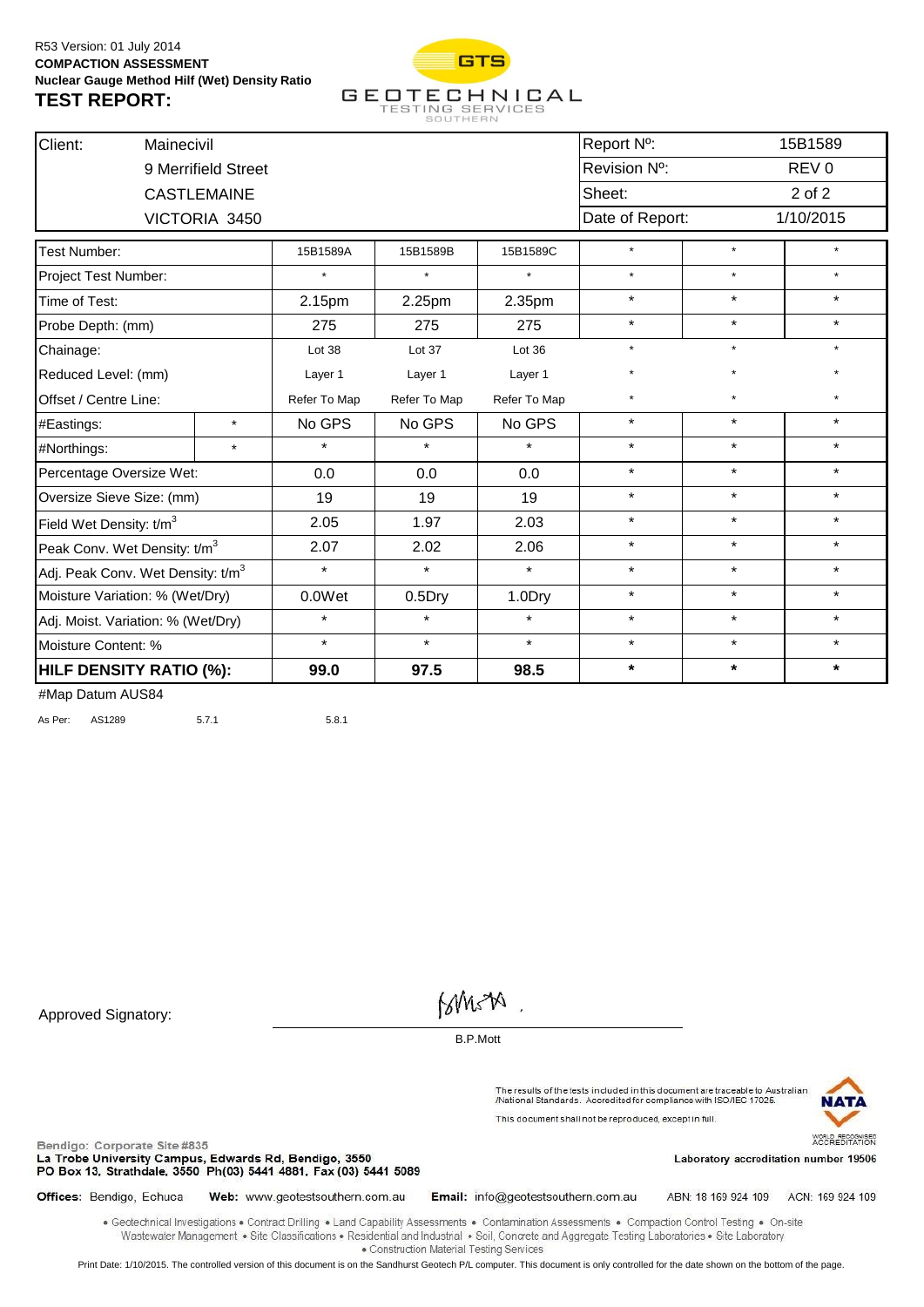

| Client:<br>Mainecivil                                                                                                                                                                   |                     |                                 |                                          |                           |                                                       | Report N°:                                             |                                                                                                                                                                                                                                                                                                       | 15B/1612         |                      |  |
|-----------------------------------------------------------------------------------------------------------------------------------------------------------------------------------------|---------------------|---------------------------------|------------------------------------------|---------------------------|-------------------------------------------------------|--------------------------------------------------------|-------------------------------------------------------------------------------------------------------------------------------------------------------------------------------------------------------------------------------------------------------------------------------------------------------|------------------|----------------------|--|
|                                                                                                                                                                                         | 9 Merrifield Street |                                 |                                          |                           |                                                       | Revision Nº:                                           |                                                                                                                                                                                                                                                                                                       | REV <sub>0</sub> |                      |  |
|                                                                                                                                                                                         | <b>CASTLEMAINE</b>  |                                 |                                          |                           |                                                       | Sheet:                                                 |                                                                                                                                                                                                                                                                                                       | 1 of $2$         |                      |  |
|                                                                                                                                                                                         | VICTORIA 3450       |                                 |                                          |                           |                                                       | Date of Report:                                        |                                                                                                                                                                                                                                                                                                       | 8/10/2015        |                      |  |
| Project:                                                                                                                                                                                |                     |                                 |                                          |                           |                                                       |                                                        | McIvor Forrest Estate Junortoun                                                                                                                                                                                                                                                                       |                  |                      |  |
| Location:                                                                                                                                                                               |                     |                                 |                                          |                           |                                                       | <b>House Blocks</b>                                    |                                                                                                                                                                                                                                                                                                       |                  |                      |  |
| Test Request No / Lot No:                                                                                                                                                               |                     |                                 |                                          |                           |                                                       | $\star$                                                |                                                                                                                                                                                                                                                                                                       |                  |                      |  |
| Layer Thickness: (mm)                                                                                                                                                                   |                     |                                 |                                          |                           |                                                       | 400mm                                                  |                                                                                                                                                                                                                                                                                                       |                  |                      |  |
| Depth Below FSL/CSL:                                                                                                                                                                    |                     |                                 |                                          |                           |                                                       | <b>FSL</b>                                             |                                                                                                                                                                                                                                                                                                       |                  |                      |  |
| Compaction Type:                                                                                                                                                                        |                     |                                 |                                          |                           |                                                       | Standard                                               |                                                                                                                                                                                                                                                                                                       |                  |                      |  |
| Date Sampled:                                                                                                                                                                           |                     |                                 | 6/10/2015                                |                           |                                                       |                                                        |                                                                                                                                                                                                                                                                                                       |                  |                      |  |
| Sampling Method:                                                                                                                                                                        |                     |                                 | AS1289.1.2.1 part 6.4b                   |                           |                                                       |                                                        |                                                                                                                                                                                                                                                                                                       |                  |                      |  |
| <b>Material Description:</b>                                                                                                                                                            | /A                  |                                 |                                          | Gravelly silty clay brown |                                                       |                                                        |                                                                                                                                                                                                                                                                                                       |                  |                      |  |
|                                                                                                                                                                                         |                     | 15B/1612                        | /B                                       |                           |                                                       | Gravelly silty clay brown                              |                                                                                                                                                                                                                                                                                                       |                  |                      |  |
| <b>Material Stabilised:</b>                                                                                                                                                             |                     | No                              |                                          |                           | If Stabilised Time from<br>Stabilisation to Lab Test: |                                                        | *                                                                                                                                                                                                                                                                                                     |                  |                      |  |
| Test Number:                                                                                                                                                                            |                     | 15B/1612A                       | 15B/1612B                                |                           |                                                       |                                                        |                                                                                                                                                                                                                                                                                                       |                  |                      |  |
| Hilf Density Ratio (%):                                                                                                                                                                 |                     | 104.0                           | 104.5                                    |                           | $\ast$                                                | $\star$                                                | $\star$                                                                                                                                                                                                                                                                                               |                  | $\star$              |  |
| As Per:<br>AS1289                                                                                                                                                                       | 5.7.1               | 5.8.1                           |                                          |                           |                                                       |                                                        |                                                                                                                                                                                                                                                                                                       |                  |                      |  |
| Approved Signatory:                                                                                                                                                                     |                     |                                 |                                          | MMSA                      |                                                       |                                                        |                                                                                                                                                                                                                                                                                                       |                  |                      |  |
|                                                                                                                                                                                         |                     |                                 |                                          | <b>B.P.Mott</b>           |                                                       |                                                        |                                                                                                                                                                                                                                                                                                       |                  |                      |  |
|                                                                                                                                                                                         |                     |                                 |                                          |                           |                                                       | This document shall not be reproduced, except in full. | The results of the tests included in this document are traceable to Australian<br>/National Standards. Accredited for compliance with ISO/IEC 17025.                                                                                                                                                  |                  | N A T                |  |
| Bendigo: Corporate Site #835<br>La Trobe University Campus, Edwards Rd, Bendigo, 3550<br>PO Box 13, Strathdale, 3550 Ph(03) 5441 4881, Fax (03) 5441 5089                               |                     |                                 |                                          |                           |                                                       |                                                        | Laboratory accreditation number 19506                                                                                                                                                                                                                                                                 |                  | <b>ACCREDITATION</b> |  |
| Offices: Bendigo, Echuca                                                                                                                                                                |                     | Web: www.geotestsouthern.com.au |                                          |                           |                                                       | Email: info@geotestsouthern.com.au                     | ABN: 18 169 924 109                                                                                                                                                                                                                                                                                   |                  | ACN: 169 924 109     |  |
|                                                                                                                                                                                         |                     |                                 |                                          |                           |                                                       |                                                        | • Geotechnical Investigations • Contract Drilling • Land Capability Assessments • Contamination Assessments • Compaction Control Testing • On-site<br>Wastewater Management · Site Classifications · Residential and Industrial · Soil, Concrete and Aggregate Testing Laboratories · Site Laboratory |                  |                      |  |
| Print Date: 8/10/2015. The controlled version of this document is on the Sandhurst Geotech P/L computer. This document is only controlled for the date shown on the bottom of the page. |                     |                                 | • Construction Material Testing Services |                           |                                                       |                                                        |                                                                                                                                                                                                                                                                                                       |                  |                      |  |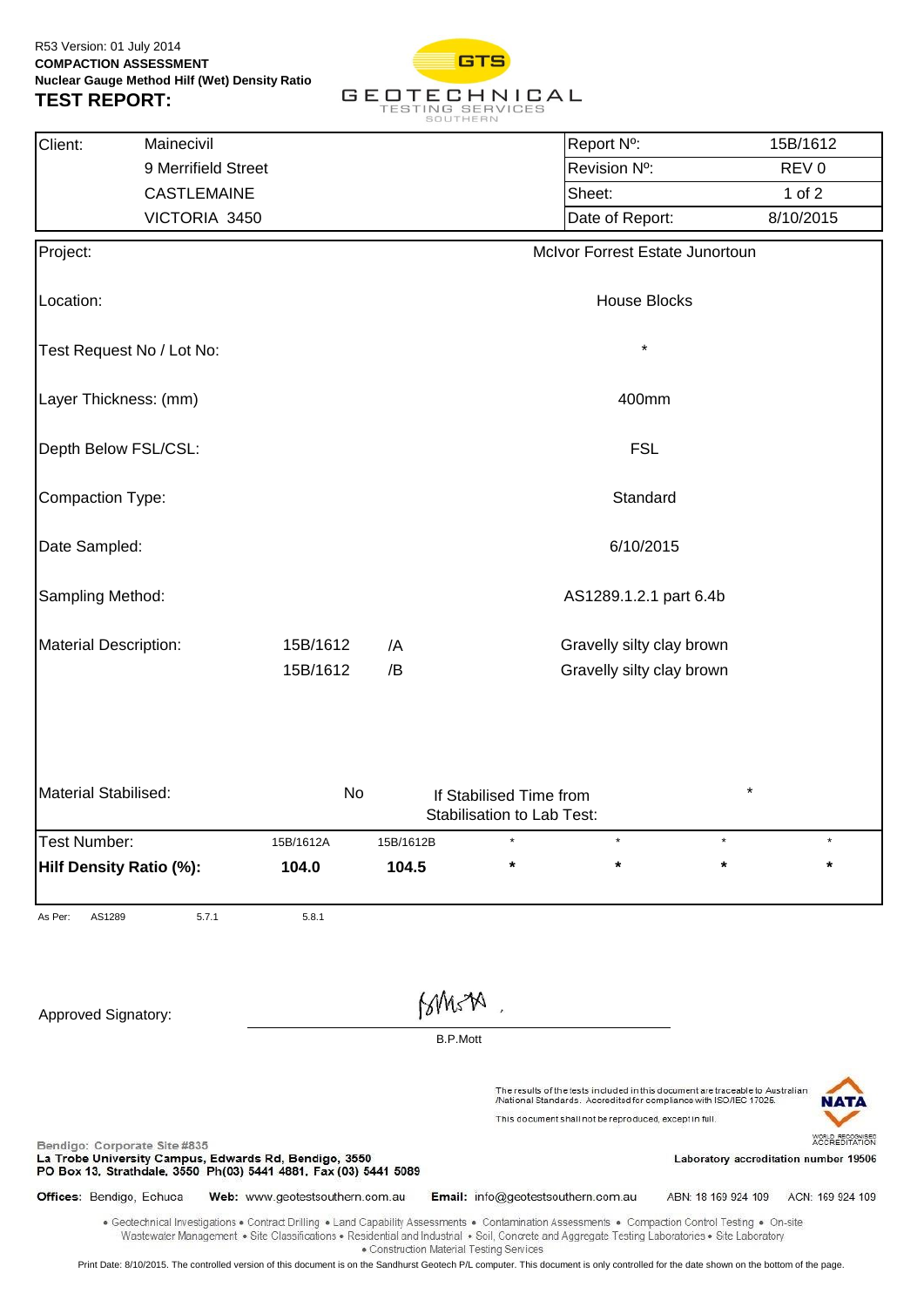

| Client:                                       | Mainecivil                     |                     |            |            |         | Report Nº:      |         | 15B/1612         |
|-----------------------------------------------|--------------------------------|---------------------|------------|------------|---------|-----------------|---------|------------------|
|                                               |                                | 9 Merrifield Street |            |            |         | Revision Nº:    |         | REV <sub>0</sub> |
|                                               |                                | <b>CASTLEMAINE</b>  |            |            |         | Sheet:          |         | 2 of 2           |
|                                               |                                | VICTORIA 3450       |            |            |         | Date of Report: |         | 8/10/2015        |
| <b>Test Number:</b>                           |                                |                     | 15B/1612A  | 15B/1612B  | $\star$ | $\star$         | $\star$ | $\star$          |
| Project Test Number:                          |                                |                     |            | $\star$    | $\star$ | $\star$         | $\star$ | $\star$          |
| Time of Test:                                 |                                |                     | 2.10pm     | 2.20pm     | $\star$ | $\star$         | $\star$ | $\star$          |
| Probe Depth: (mm)                             |                                |                     | 300        | 300        | $\star$ | $\star$         | $\star$ | $\star$          |
| Chainage:                                     |                                |                     | Lot 1      | Lot 2      | $\star$ | $\star$         | $\star$ | $\star$          |
| Reduced Level: (mm)                           |                                |                     | <b>FSL</b> | <b>FSL</b> | $\star$ | $\star$         | $\star$ | $\star$          |
| Offset / Centre Line:                         |                                |                     | Front      | Front      | $\star$ | $\star$         | $\star$ | $\star$          |
| #Eastings:                                    |                                | 55026               | 2797       | 2792       | $\star$ | $\star$         | $\star$ | $\star$          |
| #Northings:                                   |                                | 592                 | 6469       | 6461       | $\star$ | $\star$         | $\star$ | $\star$          |
| Percentage Oversize Wet:                      |                                |                     | 0.0        | 0.0        | $\star$ | $\star$         | $\star$ | $\star$          |
| Oversize Sieve Size: (mm)                     |                                |                     | 19         | 19         | $\star$ | $\star$         | $\star$ | $\star$          |
| Field Wet Density: t/m <sup>3</sup>           |                                |                     | 2.11       | 2.14       | $\star$ | $\star$         | $\star$ | $\star$          |
| Peak Conv. Wet Density: t/m <sup>3</sup>      |                                |                     | 2.03       | 2.05       | $\star$ | $\star$         | $\star$ | $\star$          |
| Adj. Peak Conv. Wet Density: t/m <sup>3</sup> |                                |                     | $\star$    | $\star$    | $\star$ | $\star$         | $\star$ | $\star$          |
| Moisture Variation: % (Wet/Dry)               |                                |                     | $0.5$ Dry  | 0.0Wet     | $\star$ | $\star$         | $\star$ | $\star$          |
| Adj. Moist. Variation: % (Wet/Dry)            |                                |                     | $\star$    | $\star$    | $\star$ | $\star$         | $\star$ | $\star$          |
| Moisture Content: %                           |                                |                     | $\star$    | $\star$    | $\star$ | $\star$         | $\star$ | $\star$          |
|                                               | <b>HILF DENSITY RATIO (%):</b> |                     |            | 104.5      | $\star$ | $\star$         | $\star$ | $\star$          |

As Per: AS1289 5.7.1 5.8.1

Approved Signatory:

**BMSA** 

B.P.Mott

The results of the tests included in this document are traceable to Australian<br>/National Standards. Accredited for compliance with ISO/IEC 17025. This document shall not be reproduced, except in full.



Bendigo: Corporate Site #835

La Trobe University Campus, Edwards Rd, Bendigo, 3550 PO Box 13, Strathdale, 3550 Ph(03) 5441 4881, Fax (03) 5441 5089 Laboratory accreditation number 19506

Offices: Bendigo, Echuca Web: www.geotestsouthern.com.au Email: info@geotestsouthern.com.au

ABN: 18 169 924 109 ACN: 169 924 109

. Geotechnical Investigations . Contract Drilling . Land Capability Assessments . Contamination Assessments . Compaction Control Testing . On-site Wastewater Management . Site Classifications . Residential and Industrial . Soil, Concrete and Aggregate Testing Laboratories . Site Laboratory · Construction Material Testing Services

Print Date: 8/10/2015. The controlled version of this document is on the Sandhurst Geotech P/L computer. This document is only controlled for the date shown on the bottom of the page.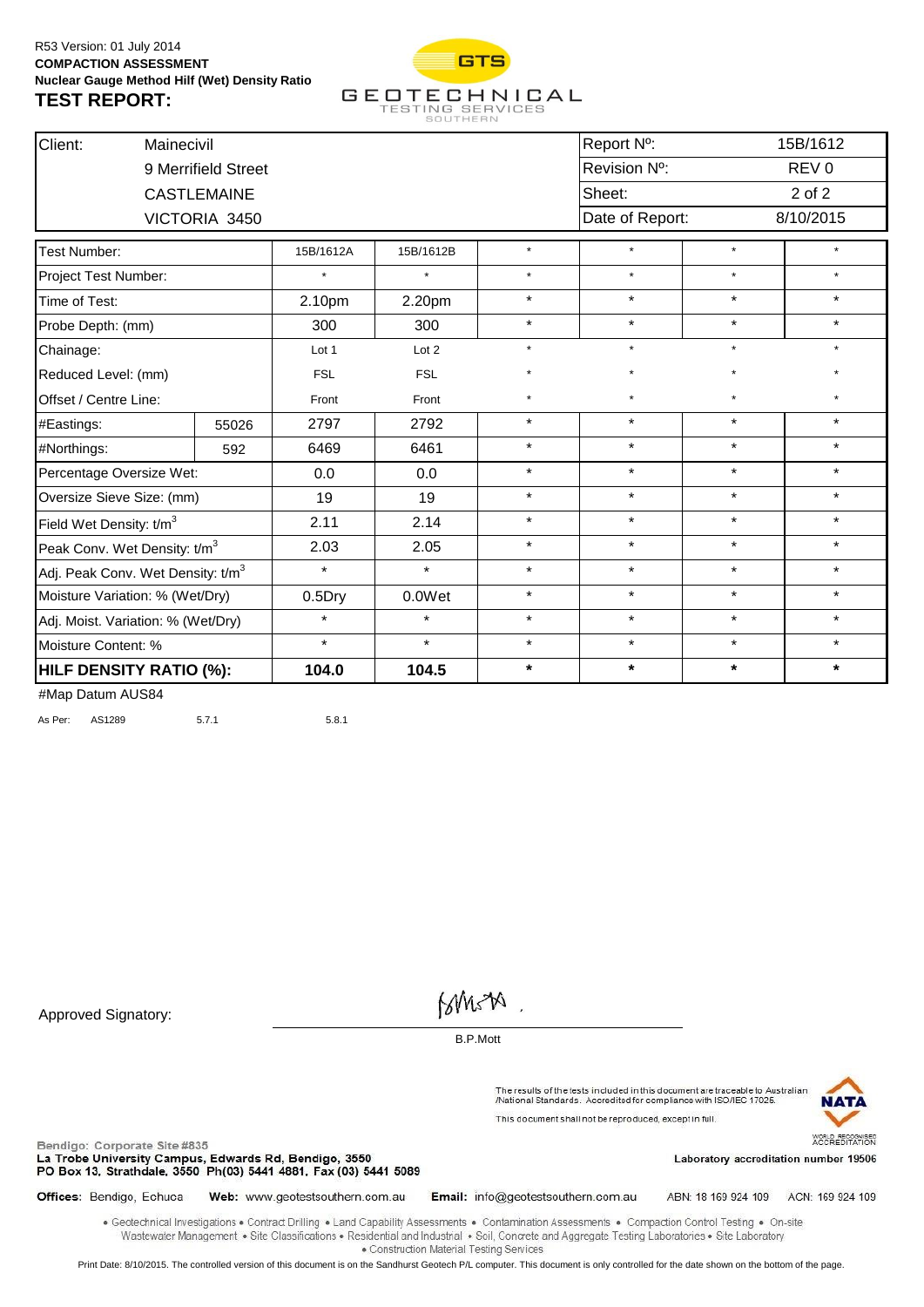

| Client:<br>Mainecivil                                                                                                                                     |                                                                                                                                                                                                                                                                                                       |          |                                                              | Report N°:                                                                                                                                                                                                     |                     | 16B0061                                                       |  |  |  |
|-----------------------------------------------------------------------------------------------------------------------------------------------------------|-------------------------------------------------------------------------------------------------------------------------------------------------------------------------------------------------------------------------------------------------------------------------------------------------------|----------|--------------------------------------------------------------|----------------------------------------------------------------------------------------------------------------------------------------------------------------------------------------------------------------|---------------------|---------------------------------------------------------------|--|--|--|
|                                                                                                                                                           | 9 Merrifield Street                                                                                                                                                                                                                                                                                   |          |                                                              | Revision Nº:                                                                                                                                                                                                   |                     | REV <sub>0</sub>                                              |  |  |  |
|                                                                                                                                                           | <b>CASTLEMAINE</b>                                                                                                                                                                                                                                                                                    |          |                                                              | Sheet:                                                                                                                                                                                                         |                     | $1$ of $2$                                                    |  |  |  |
|                                                                                                                                                           | VICTORIA 3450                                                                                                                                                                                                                                                                                         |          |                                                              | Date of Report:                                                                                                                                                                                                |                     | 22/01/2016                                                    |  |  |  |
| Project:                                                                                                                                                  |                                                                                                                                                                                                                                                                                                       |          |                                                              | <b>McIvor Forrest Estate</b>                                                                                                                                                                                   |                     |                                                               |  |  |  |
| Location:                                                                                                                                                 |                                                                                                                                                                                                                                                                                                       |          |                                                              | <b>House Blocks</b>                                                                                                                                                                                            |                     |                                                               |  |  |  |
| Test Request No / Lot No:                                                                                                                                 |                                                                                                                                                                                                                                                                                                       |          |                                                              | $\star$                                                                                                                                                                                                        |                     |                                                               |  |  |  |
| Layer Thickness: (mm)                                                                                                                                     |                                                                                                                                                                                                                                                                                                       |          |                                                              | 300mm                                                                                                                                                                                                          |                     |                                                               |  |  |  |
| Depth Below FSL/CSL:                                                                                                                                      |                                                                                                                                                                                                                                                                                                       |          |                                                              | Second Layer                                                                                                                                                                                                   |                     |                                                               |  |  |  |
| Compaction Type:                                                                                                                                          |                                                                                                                                                                                                                                                                                                       |          |                                                              | Standard                                                                                                                                                                                                       |                     |                                                               |  |  |  |
| Date Sampled:                                                                                                                                             |                                                                                                                                                                                                                                                                                                       |          |                                                              | 20/01/2016                                                                                                                                                                                                     |                     |                                                               |  |  |  |
| Sampling Method:                                                                                                                                          |                                                                                                                                                                                                                                                                                                       |          | AS1289.1.2.1 part 6.4b                                       |                                                                                                                                                                                                                |                     |                                                               |  |  |  |
| Material Description:                                                                                                                                     | 16B0061                                                                                                                                                                                                                                                                                               | /A       |                                                              | Gravelly Clay, Brown                                                                                                                                                                                           |                     |                                                               |  |  |  |
|                                                                                                                                                           | 16B0061                                                                                                                                                                                                                                                                                               | /B       |                                                              | Gravelly Clay, Brown                                                                                                                                                                                           |                     |                                                               |  |  |  |
|                                                                                                                                                           | 16B0061                                                                                                                                                                                                                                                                                               | /C       |                                                              | Gravelly Clay, Brown                                                                                                                                                                                           |                     |                                                               |  |  |  |
|                                                                                                                                                           | 16B0061                                                                                                                                                                                                                                                                                               | /D       |                                                              | Gravelly Clay, Brown                                                                                                                                                                                           |                     |                                                               |  |  |  |
| Material Stabilised:                                                                                                                                      |                                                                                                                                                                                                                                                                                                       | No       | If Stabilised Time from<br><b>Stabilisation to Lab Test:</b> |                                                                                                                                                                                                                | $\star$             |                                                               |  |  |  |
| <b>Test Number:</b>                                                                                                                                       | 16B0061A                                                                                                                                                                                                                                                                                              | 16B0061B | 16B0061C                                                     | 16B0061D                                                                                                                                                                                                       |                     |                                                               |  |  |  |
| Hilf Density Ratio (%):                                                                                                                                   | 97.5                                                                                                                                                                                                                                                                                                  | 100.0    | 100.0                                                        | 102.5                                                                                                                                                                                                          | $\star$             | $\star$                                                       |  |  |  |
| As Per:<br>AS1289                                                                                                                                         | 5.7.1<br>5.8.1                                                                                                                                                                                                                                                                                        |          |                                                              |                                                                                                                                                                                                                |                     |                                                               |  |  |  |
|                                                                                                                                                           |                                                                                                                                                                                                                                                                                                       |          |                                                              |                                                                                                                                                                                                                |                     |                                                               |  |  |  |
| Approved Signatory:                                                                                                                                       |                                                                                                                                                                                                                                                                                                       |          |                                                              |                                                                                                                                                                                                                |                     |                                                               |  |  |  |
|                                                                                                                                                           |                                                                                                                                                                                                                                                                                                       |          | C.J.Milne                                                    |                                                                                                                                                                                                                |                     |                                                               |  |  |  |
|                                                                                                                                                           |                                                                                                                                                                                                                                                                                                       |          |                                                              | The results of the tests included in this document are traceable to Australian<br>/National Standards. Accredited for compliance with ISO/IEC 17025.<br>This document shall not be reproduced, except in full. |                     | N ZAN<br>WORLD RECOGNISED                                     |  |  |  |
| Bendigo: Corporate Site #835<br>La Trobe University Campus, Edwards Rd, Bendigo, 3550<br>PO Box 13, Strathdale, 3550 Ph(03) 5441 4881, Fax (03) 5441 5089 |                                                                                                                                                                                                                                                                                                       |          |                                                              |                                                                                                                                                                                                                |                     | <b>ACCREDITATION</b><br>Laboratory accreditation number 19506 |  |  |  |
| Offices: Bendigo, Echuca                                                                                                                                  | Web: www.geotestsouthern.com.au                                                                                                                                                                                                                                                                       |          | Email: info@geotestsouthern.com.au                           |                                                                                                                                                                                                                | ABN: 18 169 924 109 | ACN: 169 924 109                                              |  |  |  |
|                                                                                                                                                           | . Geotechnical Investigations . Contract Drilling . Land Capability Assessments . Contamination Assessments . Compaction Control Testing . On-site<br>Wastewater Management . Site Classifications . Residential and Industrial . Soil, Concrete and Aggregate Testing Laboratories . Site Laboratory |          | • Construction Material Testing Services                     |                                                                                                                                                                                                                |                     |                                                               |  |  |  |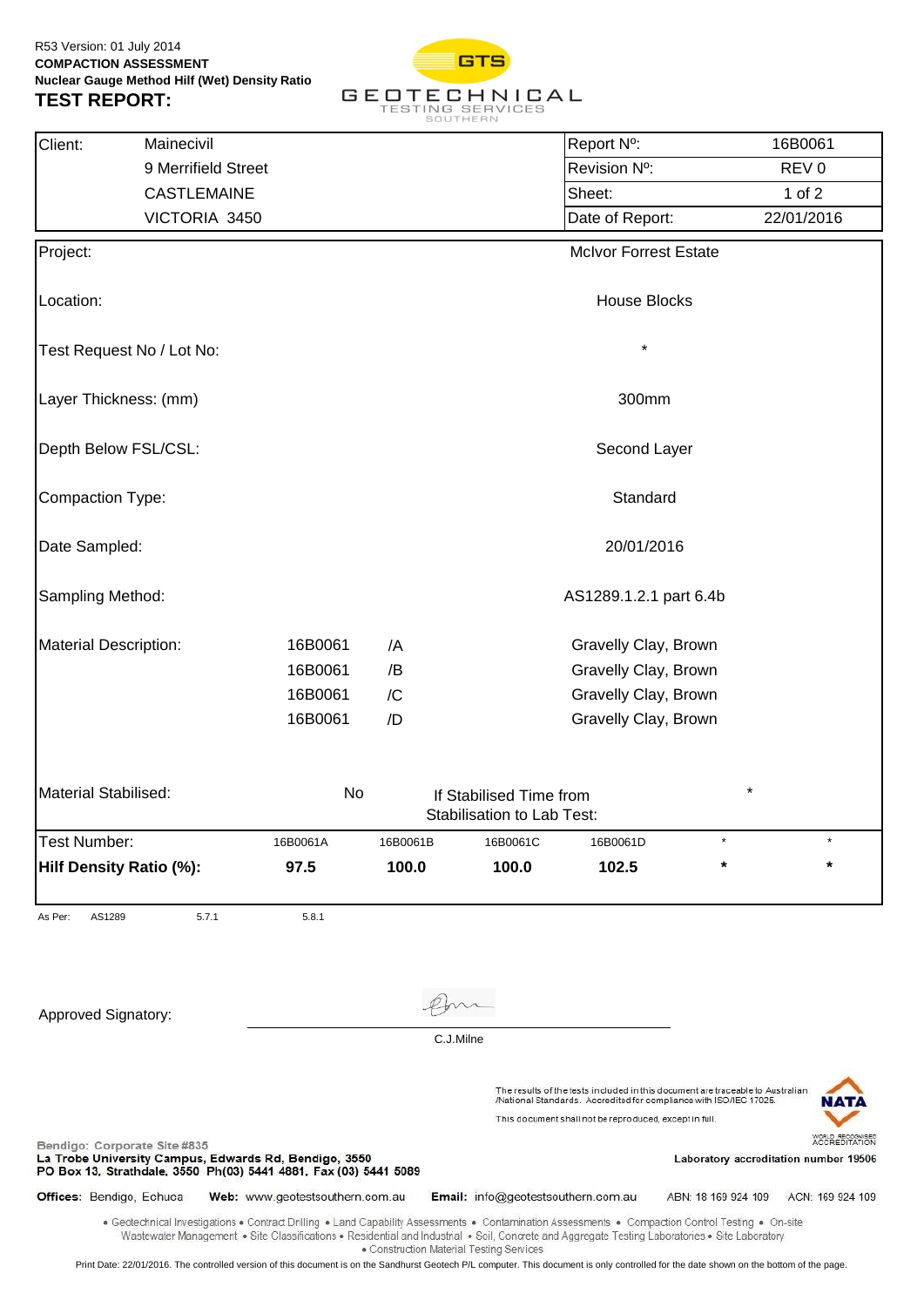

| Client:                                       | Mainecivil                     |                     |                   |                   |                   | Report N°:        |         | 16B0061          |  |
|-----------------------------------------------|--------------------------------|---------------------|-------------------|-------------------|-------------------|-------------------|---------|------------------|--|
|                                               |                                | 9 Merrifield Street |                   |                   |                   | Revision Nº:      |         | REV <sub>0</sub> |  |
|                                               |                                | <b>CASTLEMAINE</b>  |                   |                   |                   | Sheet:            |         | $2$ of $2$       |  |
|                                               |                                | VICTORIA 3450       |                   |                   |                   | Date of Report:   |         | 22/01/2016       |  |
| Test Number:                                  |                                |                     | 16B0061A          | 16B0061B          | 16B0061C          | 16B0061D          | $\star$ | $\star$          |  |
| Project Test Number:                          |                                |                     |                   | $\star$           |                   | $\star$           | $\star$ | $\star$          |  |
| Time of Test:                                 |                                |                     | 9.35am            | 9.40am            | 9.45am            | 9.55am            | $\star$ | $\star$          |  |
| Probe Depth: (mm)                             |                                |                     | 275               | 275               | 275               | 275               | $\star$ | $\star$          |  |
| Chainage:                                     |                                |                     | LOT <sub>36</sub> | LOT <sub>37</sub> | LOT <sub>38</sub> | LOT <sub>40</sub> | $\star$ | $\star$          |  |
| Reduced Level: (mm)                           |                                |                     | Lift 2            | Lift 2            | Lift 2            | Lift 2            | $\star$ |                  |  |
| Offset / Centre Line:                         |                                |                     | Center            | Center            | Center            | Center            | $\star$ | $\star$          |  |
| #Eastings:                                    |                                | 55026               | 2789              | 2786              | 2782              | 2729              | $\star$ | $\star$          |  |
| #Northings:                                   |                                | 592                 | 6329              | 6317              | 6295              | 6316              | $\star$ | $\star$          |  |
| Percentage Oversize Wet:                      |                                |                     | 0.0               | 0.0               | 0.0               | 0.0               | $\star$ | $\star$          |  |
| Oversize Sieve Size: (mm)                     |                                |                     | 19                | 19                | 19                | 19                | $\star$ | $\star$          |  |
| Field Wet Density: t/m <sup>3</sup>           |                                |                     | 1.97              | 2.06              | 2.09              | 2.02              | $\star$ | $\star$          |  |
| Peak Conv. Wet Density: t/m <sup>3</sup>      |                                |                     | 2.02              | 2.06              | 2.09              | 1.97              | $\star$ | $\star$          |  |
| Adj. Peak Conv. Wet Density: t/m <sup>3</sup> |                                |                     | $\star$           | $\star$           | $\star$           | $\star$           | $\star$ | $\star$          |  |
| Moisture Variation: % (Wet/Dry)               |                                |                     | 2.5Dry            | 2.0Dry            | 0.0Wet            | 4.0Dry            | $\star$ | $\star$          |  |
| Adj. Moist. Variation: % (Wet/Dry)            |                                |                     | $\star$           | $\star$           | $\star$           | $\star$           | $\star$ | $\star$          |  |
| Moisture Content: %                           |                                |                     | $\star$           | $\star$           | $\star$           | $\star$           | $\star$ | $\star$          |  |
|                                               | <b>HILF DENSITY RATIO (%):</b> |                     |                   | 100.0             | 100.0             | 102.5             | $\star$ | $\star$          |  |

As Per: AS1289 5.7.1 5.8.1

Approved Signatory:

Bendigo: Corporate Site #835



C.J.Milne

The results of the tests included in this document are traceable to Australian<br>/National Standards. Accredited for compliance with ISO/IEC 17025. This document shall not be reproduced, except in full.



La Trobe University Campus, Edwards Rd, Bendigo, 3550 PO Box 13, Strathdale, 3550 Ph(03) 5441 4881, Fax (03) 5441 5089

Offices: Bendigo, Echuca Web: www.geotestsouthern.com.au Email: info@geotestsouthern.com.au

ABN: 18 169 924 109 ACN: 169 924 109

Laboratory accreditation number 19506

. Geotechnical Investigations . Contract Drilling . Land Capability Assessments . Contamination Assessments . Compaction Control Testing . On-site Wastewater Management . Site Classifications . Residential and Industrial . Soil, Concrete and Aggregate Testing Laboratories . Site Laboratory · Construction Material Testing Services

Print Date: 22/01/2016. The controlled version of this document is on the Sandhurst Geotech P/L computer. This document is only controlled for the date shown on the bottom of the page.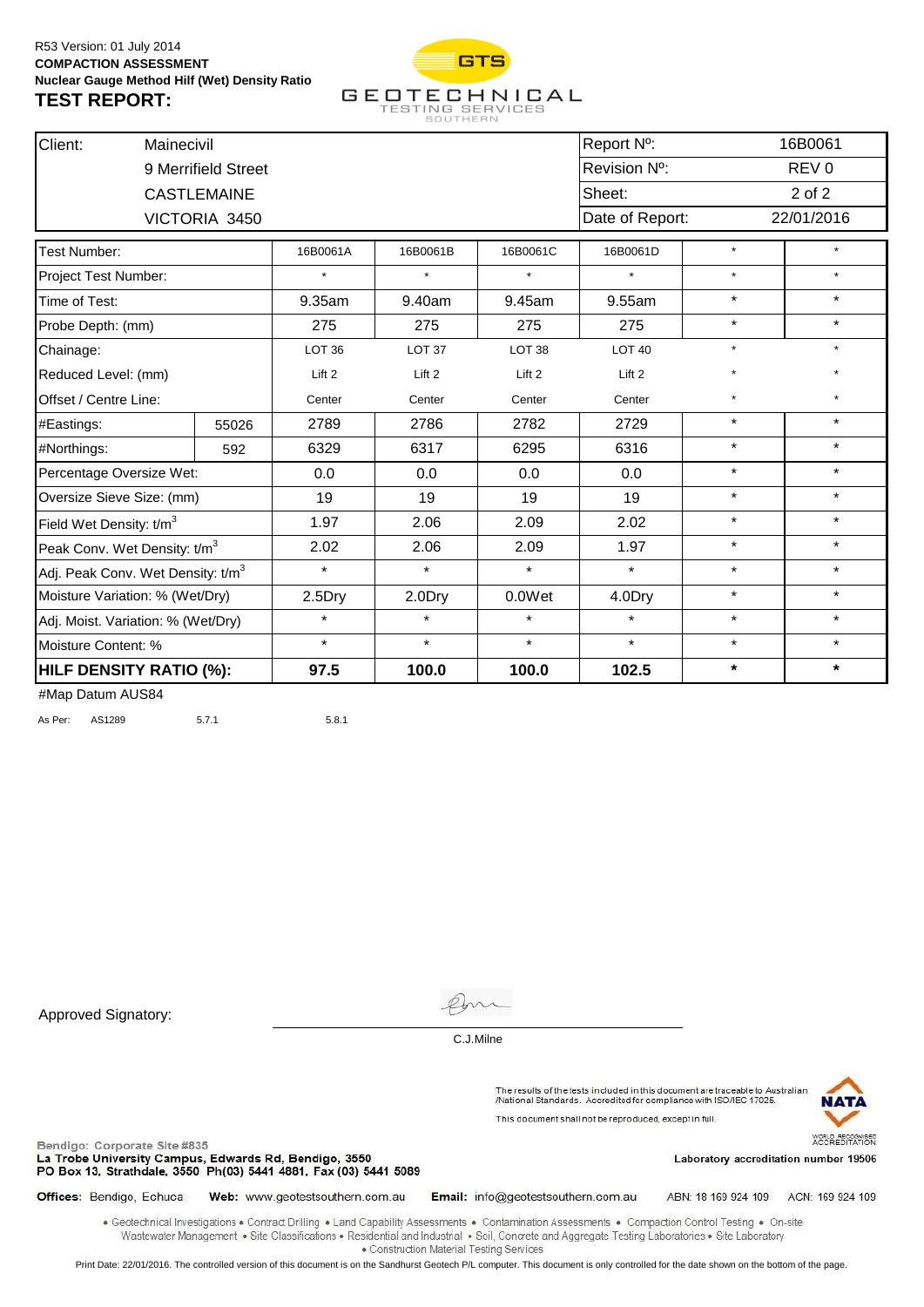

| Client:<br>Mainecivil                                                                                                                                                                                                                                                                                 |                                 |           |                                                       | Report Nº:                                                                                                                   | 16B0080                                                                        |                      |
|-------------------------------------------------------------------------------------------------------------------------------------------------------------------------------------------------------------------------------------------------------------------------------------------------------|---------------------------------|-----------|-------------------------------------------------------|------------------------------------------------------------------------------------------------------------------------------|--------------------------------------------------------------------------------|----------------------|
| 9 Merrifield Street                                                                                                                                                                                                                                                                                   |                                 |           |                                                       | Revision Nº:                                                                                                                 | REV <sub>0</sub>                                                               |                      |
| <b>CASTLEMAINE</b>                                                                                                                                                                                                                                                                                    |                                 |           |                                                       | Sheet:                                                                                                                       | 1 of $2$                                                                       |                      |
| VICTORIA 3450                                                                                                                                                                                                                                                                                         |                                 |           |                                                       | Date of Report:                                                                                                              | 28/01/2016                                                                     |                      |
| Project:                                                                                                                                                                                                                                                                                              |                                 |           |                                                       | <b>McIvor Forrest Estate</b>                                                                                                 |                                                                                |                      |
| Location:                                                                                                                                                                                                                                                                                             |                                 |           |                                                       | <b>House Blocks</b>                                                                                                          |                                                                                |                      |
| Test Request No / Lot No:                                                                                                                                                                                                                                                                             |                                 |           |                                                       | $\star$                                                                                                                      |                                                                                |                      |
| Layer Thickness: (mm)                                                                                                                                                                                                                                                                                 |                                 |           |                                                       | 300mm                                                                                                                        |                                                                                |                      |
| Depth Below FSL/CSL:                                                                                                                                                                                                                                                                                  |                                 |           |                                                       | <b>FSL</b>                                                                                                                   |                                                                                |                      |
| Compaction Type:                                                                                                                                                                                                                                                                                      |                                 |           |                                                       | Standard                                                                                                                     |                                                                                |                      |
| Date Sampled:                                                                                                                                                                                                                                                                                         |                                 |           |                                                       | 22/01/2016                                                                                                                   |                                                                                |                      |
| Sampling Method:                                                                                                                                                                                                                                                                                      |                                 |           |                                                       | AS1289.1.2.1 part 6.4b                                                                                                       |                                                                                |                      |
| <b>Material Description:</b>                                                                                                                                                                                                                                                                          | 16B0080                         | /A        |                                                       | Gravely Clay, Brown                                                                                                          |                                                                                |                      |
|                                                                                                                                                                                                                                                                                                       | 16B0080                         | /B        |                                                       | Gravely Clay, Brown                                                                                                          |                                                                                |                      |
|                                                                                                                                                                                                                                                                                                       | 16B0080                         | /C        |                                                       | Gravely Clay, Brown                                                                                                          |                                                                                |                      |
|                                                                                                                                                                                                                                                                                                       | 16B0080                         | /D        |                                                       | Gravely Clay, Brown                                                                                                          |                                                                                |                      |
| Material Stabilised:                                                                                                                                                                                                                                                                                  | No                              |           | If Stabilised Time from<br>Stabilisation to Lab Test: |                                                                                                                              | $\star$                                                                        |                      |
| Test Number:                                                                                                                                                                                                                                                                                          | 16B0080A                        | 16B0080B  | 16B0080C                                              | 16B0080D                                                                                                                     |                                                                                |                      |
| Hilf Density Ratio (%):                                                                                                                                                                                                                                                                               | 100.0                           | 101.0     | 102.5                                                 | 98.5                                                                                                                         | *                                                                              | $\star$              |
| As Per:<br>5.7.1<br>AS1289                                                                                                                                                                                                                                                                            | 5.8.1                           |           |                                                       |                                                                                                                              |                                                                                |                      |
|                                                                                                                                                                                                                                                                                                       |                                 |           |                                                       |                                                                                                                              |                                                                                |                      |
| <b>Approved Signatory:</b>                                                                                                                                                                                                                                                                            |                                 | C.J.Milne |                                                       |                                                                                                                              |                                                                                |                      |
|                                                                                                                                                                                                                                                                                                       |                                 |           |                                                       |                                                                                                                              |                                                                                |                      |
|                                                                                                                                                                                                                                                                                                       |                                 |           |                                                       | /National Standards. Accredited for compliance with ISO/IEC 17025.<br>This document shall not be reproduced, except in full. | The results of the tests included in this document are traceable to Australian | MAT                  |
| Bendigo: Corporate Site #835<br>La Trobe University Campus, Edwards Rd, Bendigo, 3550<br>PO Box 13, Strathdale, 3550 Ph(03) 5441 4881, Fax (03) 5441 5089                                                                                                                                             |                                 |           |                                                       |                                                                                                                              | Laboratory accreditation number 19506                                          | <b>ACCREDITATION</b> |
| Offices: Bendigo, Echuca                                                                                                                                                                                                                                                                              | Web: www.geotestsouthern.com.au |           | Email: info@geotestsouthern.com.au                    |                                                                                                                              | ABN: 18 169 924 109                                                            | ACN: 169 924 109     |
| . Geotechnical Investigations . Contract Drilling . Land Capability Assessments . Contamination Assessments . Compaction Control Testing . On-site<br>Wastewater Management • Site Classifications • Residential and Industrial • Soil, Concrete and Aggregate Testing Laboratories • Site Laboratory |                                 |           |                                                       |                                                                                                                              |                                                                                |                      |

· Construction Material Testing Services

Print Date: 28/01/2016. The controlled version of this document is on the Sandhurst Geotech P/L computer. This document is only controlled for the date shown on the bottom of the page.